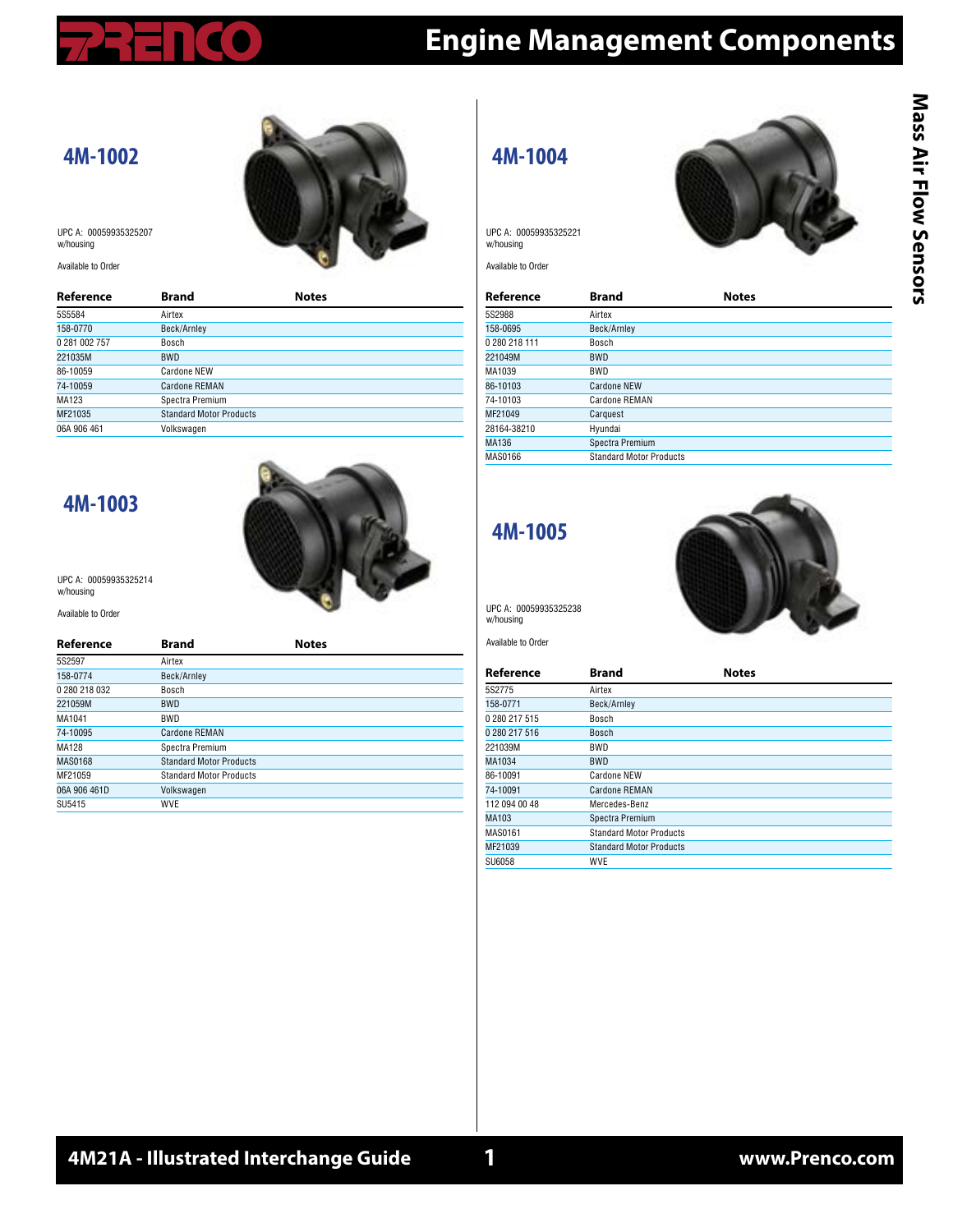#### **4M-1034**



| Reference   | <b>Brand</b>    | <b>Notes</b> |  |
|-------------|-----------------|--------------|--|
| 5S2713      | Airtex          |              |  |
| 158-0824    | Beck/Arnley     |              |  |
| 220098M     | <b>BWD</b>      |              |  |
| 74-10035    | Cardone REMAN   |              |  |
| MF20098     | Carquest        |              |  |
| 22680-31U05 | <b>Nissan</b>   |              |  |
| MA142       | Spectra Premium |              |  |
|             |                 |              |  |

UPC A: 00059935325306 w/housing

Available to Order

#### **4M-1036**

28164-37200 Hyundai MA214 Spectra Premium<br>MAS0163 Standard Motor Pr

| Reference      | <b>Brand</b>                   | <b>Notes</b> |
|----------------|--------------------------------|--------------|
| 5S2822         | Airtex                         |              |
| 29051          | <b>BWD</b>                     |              |
| MA1016         | <b>BWD</b>                     |              |
| 86-50014       | <b>Cardone NEW</b>             |              |
| 74-50014       | Cardone REMAN                  |              |
| XF5Z 12B579-AA | Ford                           |              |
| YF5Z 12B579-AA | Ford                           |              |
| 22680-7B000    | Nissan                         |              |
| 22680-7B001    | Nissan                         |              |
| <b>MA208</b>   | Spectra Premium                |              |
| MAS0133        | <b>Standard Motor Products</b> |              |
| <b>MF0897</b>  | <b>Standard Motor Products</b> |              |

UPC A: 00059935325313 w/o housing

Available to Order

# **4M-1017**



MF21041 Standard Motor Products

**Standard Motor Products** 



SU5543 WVE

w/housing Available to Order

# **4M-1020**

| Reference   | <b>Brand</b>                   | <b>Notes</b> |  |
|-------------|--------------------------------|--------------|--|
| MA1171      | <b>BWD</b>                     |              |  |
| MAF0102     | Hitachi                        |              |  |
| 22680-1MG0A | Nissan                         |              |  |
| MAS0339     | <b>Standard Motor Products</b> |              |  |

UPC A: 00059935337248 sensor only Pop. Code: C Proposed

### **4M-1022**



**Reference Brand Notes** 5S2949 Airtex 0 280 218 002 Bosch 221029M BWD MA1029 BWD 86-10052 Cardone NEW 74-10052 Cardone REMAN MA127 Spectra Premium MAS0154 Standard Motor Products MF21029 Standard Motor Products 06A 906 461A Volkswagen

UPC A: 00059935325290 w/housing Available to Order



| Reference     | <b>Brand</b>         | <b>Notes</b> |  |
|---------------|----------------------|--------------|--|
| 5S2776        | Airtex               |              |  |
| 158-1043      | Beck/Arnley          |              |  |
| 0 280 217 810 | Bosch                |              |  |
| 221151        | <b>BWD</b>           |              |  |
| 74-10104      | <b>Cardone REMAN</b> |              |  |
| MF21151       | Carquest             |              |  |
| 113 094 00 48 | Mercedes-Benz        |              |  |
| MA109         | Spectra Premium      |              |  |
| SU6059        | <b>WVE</b>           |              |  |
|               |                      |              |  |

UPC A: 00059935325269 w/housing

Available to Order



# **4M-1016**



| Reference       | <b>Brand</b>                   | <b>Notes</b> |
|-----------------|--------------------------------|--------------|
| 5S2603          | Airtex                         |              |
| 158-0942        | Beck/Arnley                    |              |
| 13 62 1 432 356 | <b>BMW</b>                     |              |
| 221034M         | <b>BWD</b>                     |              |
| MA1032          | <b>BWD</b>                     |              |
| 86-10054        | Cardone NEW                    |              |
| 74-10054        | Cardone REMAN                  |              |
| MF21034         | Carquest                       |              |
| MHK100620       | <b>Land Rover</b>              |              |
| MA106           | Spectra Premium                |              |
| MAS0159         | <b>Standard Motor Products</b> |              |
|                 |                                |              |

UPC A: 00059935325276 w/housing

Available to Order

# **Engine Management Components Engine Management Components**

#### **4M-1006**

| Reference     | <b>Brand</b>                   | <b>Notes</b> |
|---------------|--------------------------------|--------------|
| 158-0773      | Beck/Arnley                    |              |
| 0 280 218 063 | <b>Bosch</b>                   |              |
| 221033M       | BWD                            |              |
| MA1241        | <b>BWD</b>                     |              |
| 74-10094      | Cardone REMAN                  |              |
| MA125         | Spectra Premium                |              |
| MAS0409       | <b>Standard Motor Products</b> |              |
| MF21033       | <b>Standard Motor Products</b> |              |
| 06A 906 461L  | Volkswagen                     |              |

UPC A: 00059935325245 w/housing

Available to Orde

#### **4M-1010**



| <b>Brand</b>                   | <b>Notes</b> |
|--------------------------------|--------------|
| Beck/Arnley                    |              |
| Beck/Arnley                    |              |
| Bosch                          |              |
| <b>BWD</b>                     |              |
| <b>BWD</b>                     |              |
| Cardone NEW                    |              |
| Cardone REMAN                  |              |
| Spectra Premium                |              |
| <b>Standard Motor Products</b> |              |
| Volkswagen                     |              |
|                                |              |

UPC A: 00059935325252 w/housing Available to Order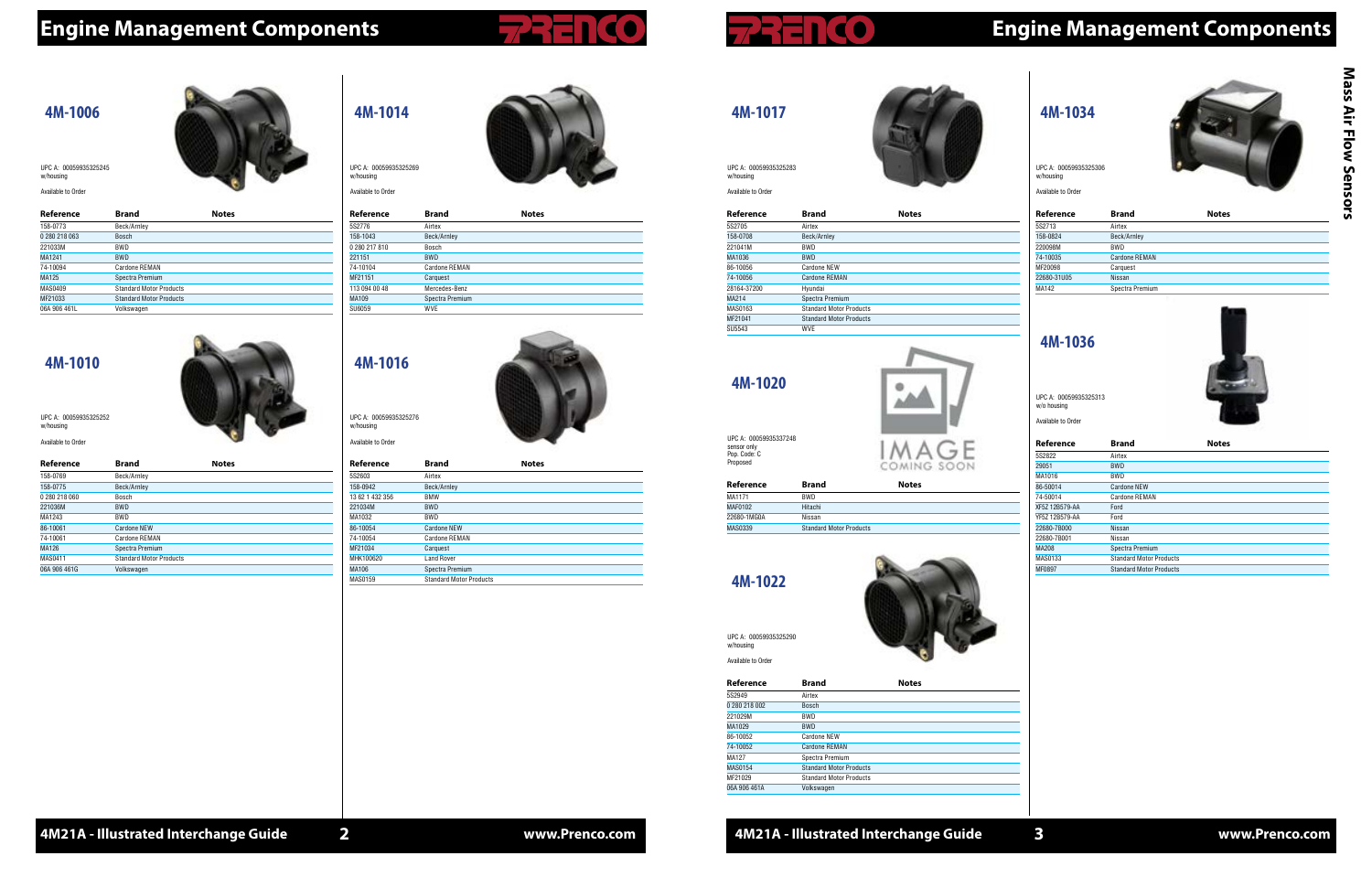# Mass Air Flow Sensors **Mass Air Flow Sensors**



# **Engine Management Components Engine Management Components**

#### **4M-1046**



| Reference      | <b>Brand</b>                   | <b>Notes</b> |  |
|----------------|--------------------------------|--------------|--|
| 213-4160       | <b>AC Delco</b>                |              |  |
| 5S2636         | Airtex                         |              |  |
| 28411M         | <b>BWD</b>                     |              |  |
| MA1062         | <b>BWD</b>                     |              |  |
| 86-8411        | Cardone NEW                    |              |  |
| 74-8411        | Cardone REMAN                  |              |  |
| MF8411         | Carquest                       |              |  |
| 15904068       | <b>General Motors</b>          |              |  |
| 25168491       | <b>General Motors</b>          |              |  |
| 25318411       | <b>General Motors</b>          |              |  |
| MA145          | Spectra Premium                |              |  |
| <b>MAS0203</b> | <b>Standard Motor Products</b> |              |  |
|                |                                |              |  |

UPC A: 00059935325382 w/housing

Available to Order

#### **4M-1047**



| Reference      | <b>Brand</b>                   | <b>Notes</b> |
|----------------|--------------------------------|--------------|
| 5S7261         | Airtex                         |              |
| 5S9137         | Airtex                         |              |
| 20930          | <b>BWD</b>                     |              |
| MA1020         | <b>BWD</b>                     |              |
| MA1037         | <b>BWD</b>                     |              |
| 86-50031       | Cardone NEW                    |              |
| 74-50031       | <b>Cardone REMAN</b>           |              |
| MF0930         | Carquest                       |              |
| 1F22 13210 ROA | Ford                           |              |
| 3L3Z 12B579-BA | Ford                           |              |
| 3W4Z 12B579-AC | Ford                           |              |
| 3W7Z 12B579-BA | Ford                           |              |
| AFH60M-19      | Hitachi                        |              |
| <b>AFLS131</b> | Motorcraft                     |              |
| MA147          | Spectra Premium                |              |
| MAS0140        | <b>Standard Motor Products</b> |              |
| MAS0164        | <b>Standard Motor Products</b> |              |
| MF21042        | <b>Standard Motor Products</b> |              |

UPC A: 00059935325399 sensor only

Available to Order





| Reference     | <b>Brand</b>                   | <b>Notes</b> |  |
|---------------|--------------------------------|--------------|--|
| 5S2615        | Airtex                         |              |  |
| 5S2696        | Airtex                         |              |  |
| 158-1564      | Beck/Arnley                    |              |  |
| 28302M        | <b>BWD</b>                     |              |  |
| MA1060        | BWD                            |              |  |
| 86-8309       | <b>Cardone NEW</b>             |              |  |
| 74-8309       | Cardone REMAN                  |              |  |
| MF8302        | Carquest                       |              |  |
| 25166846      | <b>General Motors</b>          |              |  |
| 8-25166-846-1 | Isuzu                          |              |  |
| MA100         | Spectra Premium                |              |  |
| MAS0201       | <b>Standard Motor Products</b> |              |  |
| SU1215        | WVE.                           |              |  |
| SU4997        | <b>WVE</b>                     |              |  |

UPC A: 00059935325368 w/housing Available to Order

### **4M-1044**

| Available to Order |                                |              |  |
|--------------------|--------------------------------|--------------|--|
| Reference          | <b>Brand</b>                   | <b>Notes</b> |  |
| 5S2979             | Airtex                         |              |  |
| MA1005             | <b>BWD</b>                     |              |  |
| MF20068            | Carquest                       |              |  |
| 1F22 13210 ROA     | Ford                           |              |  |
| XF2Z 12B579 AB     | Ford                           |              |  |
| AJ03-13-215        | Mazda                          |              |  |
| MA160              | Spectra Premium                |              |  |
| <b>MAS0118</b>     | <b>Standard Motor Products</b> |              |  |
| SU6636             | <b>WVE</b>                     |              |  |

UPC A: 00059935325375

w/housing



#### **4M-1041**

| Reference | <b>Brand</b>                   | <b>Notes</b> |  |
|-----------|--------------------------------|--------------|--|
| 5S2641    | Airtex                         |              |  |
| 29008     | <b>BWD</b>                     |              |  |
| MA1061    | <b>BWD</b>                     |              |  |
| 86-8308   | Cardone NEW                    |              |  |
| 74-8308   | Cardone REMAN                  |              |  |
| MF8308    | Carquest                       |              |  |
| 25008302  | <b>General Motors</b>          |              |  |
| 25179711  | <b>General Motors</b>          |              |  |
| MA101     | Spectra Premium                |              |  |
| MAS0202   | <b>Standard Motor Products</b> |              |  |
| SU1102    | <b>WVE</b>                     |              |  |
|           |                                |              |  |

UPC A: 00059935325344 w/housing

Available to Order



# **4M-1042**



| Reference | <b>Brand</b>                   | <b>Notes</b> |  |
|-----------|--------------------------------|--------------|--|
| 19112543  | AC Delco                       |              |  |
| 25288M    | <b>BWD</b>                     |              |  |
| MA1058    | <b>BWD</b>                     |              |  |
| 86-50015  | <b>Cardone NEW</b>             |              |  |
| 74-50015  | Cardone REMAN                  |              |  |
| MF5288    | Carquest                       |              |  |
| 12568877  | General Motors                 |              |  |
| AFH50M-05 | Hitachi                        |              |  |
| MA180     | Spectra Premium                |              |  |
| MAS0193   | <b>Standard Motor Products</b> |              |  |
|           |                                |              |  |

UPC A: 00059935325351 sensor only Available to Order

#### **4M-1037**

| Reference      | <b>Brand</b>                   | <b>Notes</b> |  |
|----------------|--------------------------------|--------------|--|
| 5S2719         | Airtex                         |              |  |
| 158-0734       | Beck/Arnley                    |              |  |
| 220096M        | <b>BWD</b>                     |              |  |
| MA1022         | <b>BWD</b>                     |              |  |
| 86-10088       | Cardone NEW                    |              |  |
| 74-10088       | <b>Cardone REMAN</b>           |              |  |
| MF20096        | Carquest                       |              |  |
| 22680-AA290    | <b>Nissan</b>                  |              |  |
| 22680-AA29A    | Nissan                         |              |  |
| 22680-AD200    | <b>Nissan</b>                  |              |  |
| 22680-AD201    | Nissan                         |              |  |
| 22680-AD21A    | <b>Nissan</b>                  |              |  |
| MA140          | Spectra Premium                |              |  |
| <b>MAS0144</b> | <b>Standard Motor Products</b> |              |  |

UPC A: 00059935325320 w/housing

Available to Order

### **4M-1040**



| Reference             | <b>Brand</b>                   | <b>Notes</b> |  |
|-----------------------|--------------------------------|--------------|--|
| 5S2372                | Airtex                         |              |  |
| 5S2734                | Airtex                         |              |  |
| 158-0777              | Beck/Arnley                    |              |  |
| 24226M                | <b>BWD</b>                     |              |  |
| MA1054                | <b>BWD</b>                     |              |  |
| MA1143                | <b>BWD</b>                     |              |  |
| 74-50009              | <b>Cardone REMAN</b>           |              |  |
| MF4226                | Carquest                       |              |  |
| MF4228                | Carquest                       |              |  |
| AF10135               | Delphi                         |              |  |
| 197-6030              | Denso                          |              |  |
| C <sub>2</sub> S 2670 | Jaguar                         |              |  |
| PHF000140             | <b>Land Rover</b>              |              |  |
| MA102                 | Spectra Premium                |              |  |
| <b>MAS0188</b>        | <b>Standard Motor Products</b> |              |  |
| MAS0313               | <b>Standard Motor Products</b> |              |  |
| 22204-07010           | Toyota                         |              |  |
| 22204-21010           | Toyota                         |              |  |
| 22204-22010           | Toyota                         |              |  |
| 8658471-0             | <b>Volvo Cars</b>              |              |  |
| SU5373                | <b>WVE</b>                     |              |  |

UPC A: 00059935325337 sensor only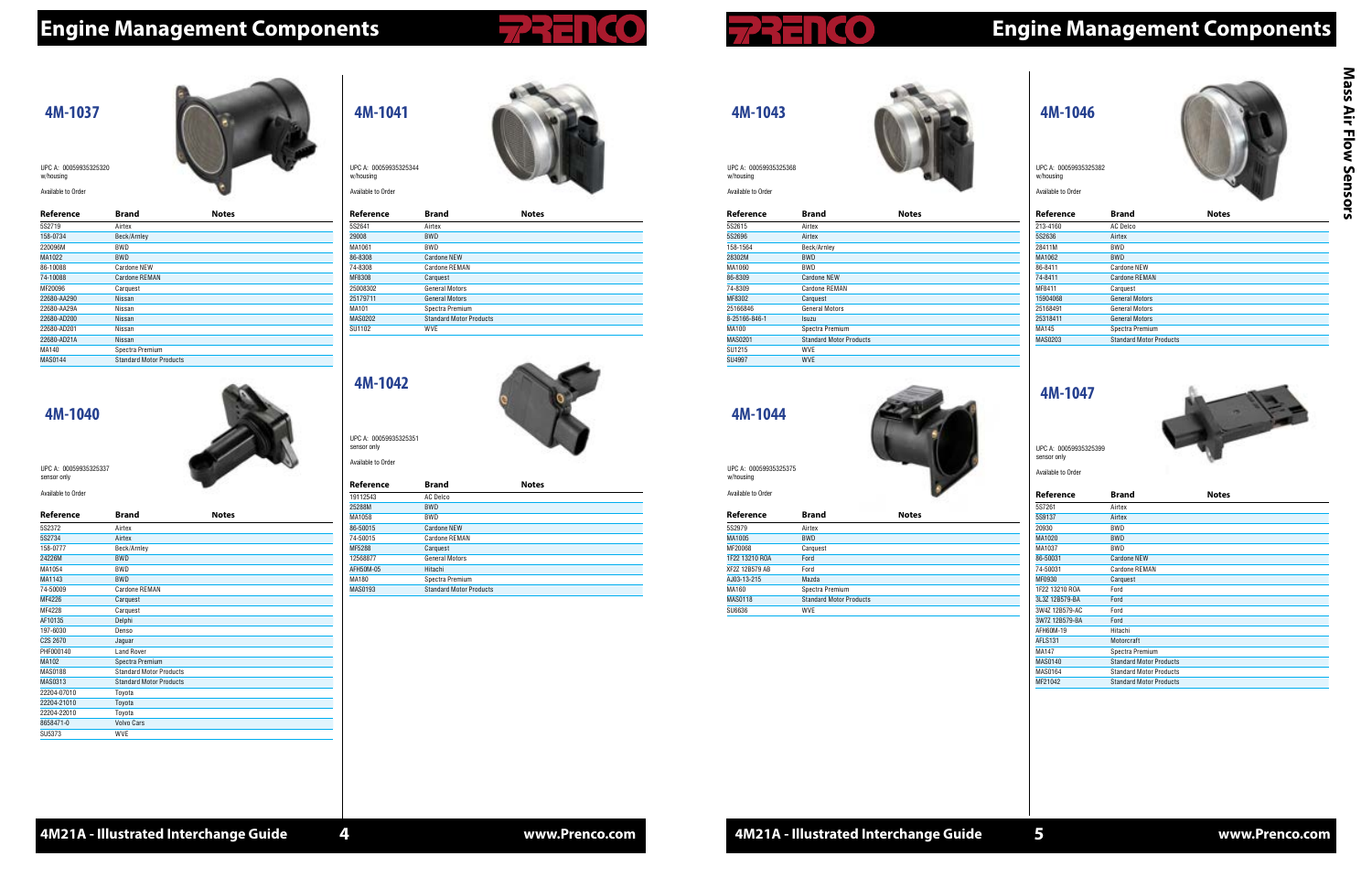**4M21A - Illustrated Interchange Guide 6 www.Prenco.com 7**

# **Engine Management Components Engine Management Components**

### **4M-1057**



| Reference  | <b>Brand</b>                   | <b>Notes</b> |
|------------|--------------------------------|--------------|
| 5S2856     | Airtex                         |              |
| 0281002184 | <b>Bosch</b>                   |              |
| 221040M    | BWD                            |              |
| MA1035     | <b>BWD</b>                     |              |
| 86-10043   | Cardone NEW                    |              |
| 74-10083   | <b>Cardone REMAN</b>           |              |
| 90528435   | Saturn                         |              |
| MA216      | Spectra Premium                |              |
| MAS0162    | <b>Standard Motor Products</b> |              |
| MF21040    | <b>Standard Motor Products</b> |              |

UPC A: 00059935325467 w/housing

Available to Order

#### **4M-1059**



| Cardone REMAN                  |
|--------------------------------|
|                                |
|                                |
| Spectra Premium                |
| <b>Standard Motor Products</b> |
|                                |

UPC A: 00059935325474 w/housing

Available to Order

# **4M-1054**

| Available to Order |              |              |
|--------------------|--------------|--------------|
| Reference          | <b>Brand</b> | <b>Notes</b> |
| 5S2987             | Airtex       |              |
| 158-0691           | Beck/Arnley  |              |
| $0010101$          | <b>DIAID</b> |              |

| 221045M     | <b>BWD</b>                     |
|-------------|--------------------------------|
| MA1038      | <b>BWD</b>                     |
| 74-10092    | Cardone REMAN                  |
| 28100-39450 | Hyundai                        |
| MA137       | Spectra Premium                |
| MAS0165     | <b>Standard Motor Products</b> |
| MF21045     | <b>Standard Motor Products</b> |

UPC A: 00059935325443



w/housing

### **4M-1055**



| Reference      | <b>Brand</b>                   | <b>Notes</b> |  |
|----------------|--------------------------------|--------------|--|
| 5S2720         | Airtex                         |              |  |
| 158-1070       | Beck/Arnley                    |              |  |
| 221079M        | <b>BWD</b>                     |              |  |
| MA1046         | <b>BWD</b>                     |              |  |
| 86-10072       | Cardone NEW                    |              |  |
| 74-10072       | <b>Cardone REMAN</b>           |              |  |
| 22680-4W000    | Nissan                         |              |  |
| 22680-4W001    | Nissan                         |              |  |
| MA205          | Spectra Premium                |              |  |
| <b>MAS0175</b> | <b>Standard Motor Products</b> |              |  |

MF21079 Standard Motor Products

UPC A: 00059935325450 w/housing Available to Order

| Reference      | <b>Brand</b>                   | <b>Notes</b> |  |
|----------------|--------------------------------|--------------|--|
| MA1005         | <b>BWD</b>                     |              |  |
| 74-50011       | Cardone REMAN                  |              |  |
| 1L2F-12B579-BA | Ford                           |              |  |
| XF2Z-12B579-BA | Ford                           |              |  |
| AFH70-21       | Motorcraft                     |              |  |
| <b>MA206</b>   | Spectra Premium                |              |  |
| <b>MAS0118</b> | <b>Standard Motor Products</b> |              |  |

# **4M-1056** UPC A: 00059935329878

sensor module only Available to Order

**4M-1051**

| Reference   | <b>Brand</b>                   | <b>Notes</b> |
|-------------|--------------------------------|--------------|
| 74-50036    | Cardone NEW                    |              |
| 86-50036    | Cardone NEW                    |              |
| MAF0031     | Hitachi                        |              |
| 22680-7S000 | Nissan                         |              |
| 22680-7S00A | Nissan                         |              |
| MF20158     | <b>Standard Motor Products</b> |              |
|             |                                |              |

UPC A: 00059935329861 sensor only Pop. Code: B Available to Order

# **4M-1052**



| Reference   | <b>Brand</b>                   | <b>Notes</b> |
|-------------|--------------------------------|--------------|
| MA1229      | <b>BWD</b>                     |              |
| 74-50050    | <b>Cardone REMAN</b>           |              |
| AFH55M-12   | Hitachi                        |              |
| 16017-1S710 | Nissan                         |              |
| MA235       | Spectra Premium                |              |
| MAS0397     | <b>Standard Motor Products</b> |              |
|             |                                |              |

UPC A: 00059935325429 sensor only Available to Order

## **Reference Brand Notes**

| 5S2953       | Airtex                         |
|--------------|--------------------------------|
| 0280218154   | Bosch                          |
| 221031M      | <b>BWD</b>                     |
| MA1030       | <b>BWD</b>                     |
| 86-10074     | <b>Cardone NEW</b>             |
| 74-10074     | <b>Cardone REMAN</b>           |
| 22680-8J000  | Nissan                         |
| <b>MA177</b> | Spectra Premium                |
| MAS0156      | <b>Standard Motor Products</b> |
| MF21031      | <b>Standard Motor Products</b> |
|              |                                |





#### **4M-1048**

| Reference    | <b>Brand</b>                   | <b>Notes</b> |  |
|--------------|--------------------------------|--------------|--|
| 5S2644       | Airtex                         |              |  |
| 158-1130     | Beck/Arnley                    |              |  |
| 24234M       | <b>BWD</b>                     |              |  |
| MA1056       | <b>BWD</b>                     |              |  |
| 74-50010     | Cardone REMAN                  |              |  |
| MF4234       | Carquest                       |              |  |
| <b>MA170</b> | Spectra Premium                |              |  |
| MAS0190      | <b>Standard Motor Products</b> |              |  |
| 197400-2060  | Toyota                         |              |  |
| 22204-0D010  | Toyota                         |              |  |
| 22204-15010  | Tovota                         |              |  |

UPC A: 00059935325405 sensor only

Available to Orde

#### **4M-1050**



| Reference   | <b>Brand</b>                   | <b>Notes</b> |  |
|-------------|--------------------------------|--------------|--|
| 5S2799      | Airtex                         |              |  |
| 158-0943    | Beck/Arnley                    |              |  |
| 0280218152  | <b>Bosch</b>                   |              |  |
| 221009M     | <b>BWD</b>                     |              |  |
| MA1235      | <b>BWD</b>                     |              |  |
| 86-10048    | <b>Cardone NEW</b>             |              |  |
| 74-10048    | Cardone REMAN                  |              |  |
| 22680-5M000 | Nissan                         |              |  |
| MA139       | Spectra Premium                |              |  |
| MAS0403     | <b>Standard Motor Products</b> |              |  |
| MF21009     | <b>Standard Motor Products</b> |              |  |

UPC A: 00059935325412 w/housing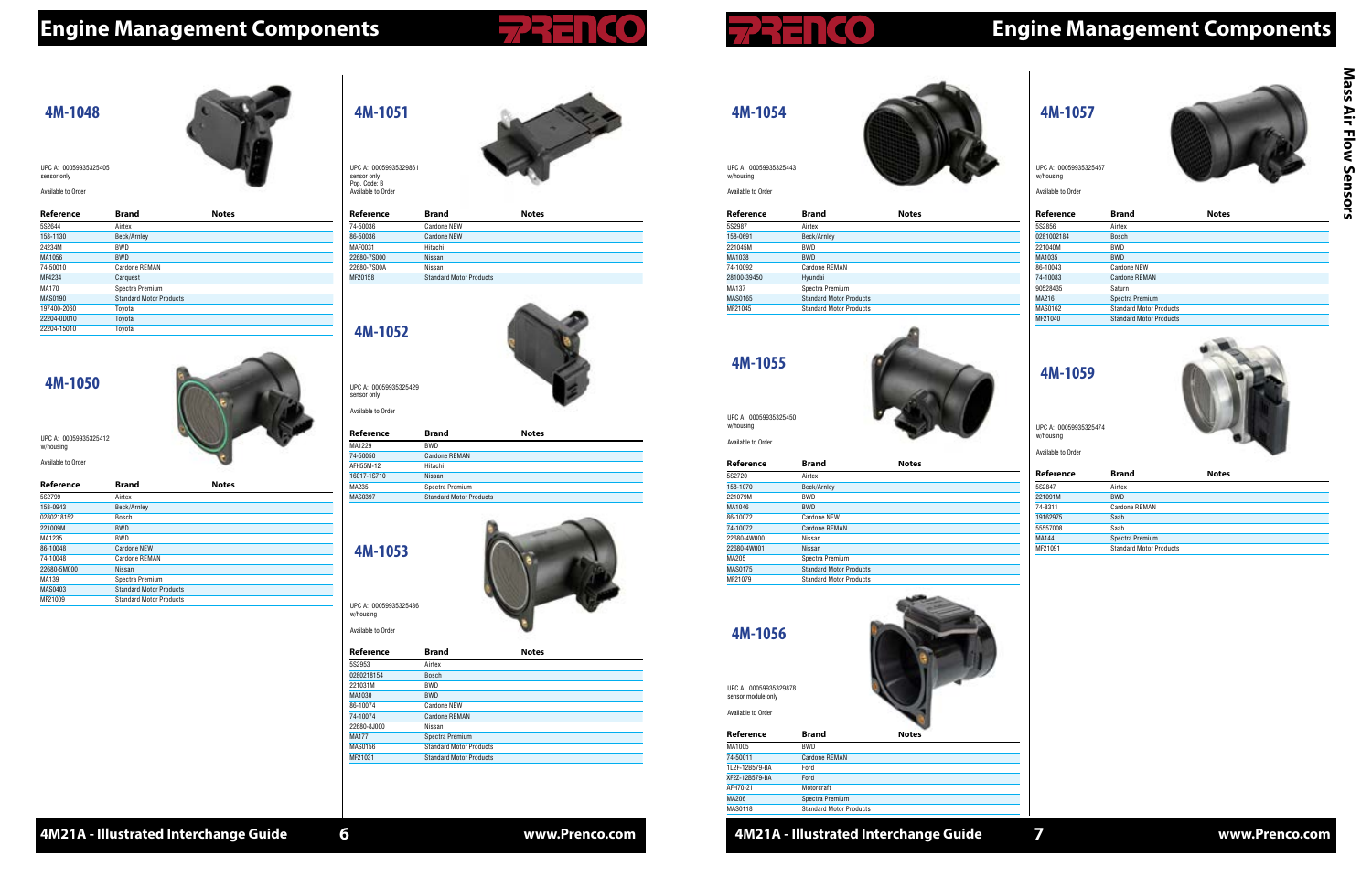**4M21A - Illustrated Interchange Guide www.Prenco.com 4M21A - Illustrated Interchange Guide 8 www.Prenco.com 9**

# **Engine Management Components Engine Management Components**

#### **4M-1071**



| Reference       | <b>Brand</b>                   | <b>Notes</b> |  |
|-----------------|--------------------------------|--------------|--|
| 5S2993          | Airtex                         |              |  |
| 158-1069        | Beck/Arnley                    |              |  |
| 0280217814      | <b>BMW</b>                     |              |  |
| 13 62 1 433 567 | <b>BMW</b>                     |              |  |
| 0280217814      | Bosch                          |              |  |
| MA1139          | <b>BWD</b>                     |              |  |
| 74-10117        | Cardone REMAN                  |              |  |
| MHK 000230      | <b>Land Rover</b>              |              |  |
| MA241           | Spectra Premium                |              |  |
| <b>MAS0309</b>  | <b>Standard Motor Products</b> |              |  |

UPC A: 00059935325542 w/housing

Available to Order

### **4M-1073**



| Reference       | <b>Brand</b>                   | <b>Notes</b> |  |
|-----------------|--------------------------------|--------------|--|
| 5S2608          | Airtex                         |              |  |
| 158-1537        | Beck/Arnley                    |              |  |
| 13 62 1 438 871 | <b>BMW</b>                     |              |  |
| MA1074          | <b>BWD</b>                     |              |  |
| 74-10055        | Cardone REMAN                  |              |  |
| MA242           | Spectra Premium                |              |  |
| MAS0236         | <b>Standard Motor Products</b> |              |  |
|                 |                                |              |  |

UPC A: 00059935325559 w/housing Available to Order

| UPC A: 00059935337330<br>w/housing<br>Proposed |  |
|------------------------------------------------|--|
| 4M-1074                                        |  |





| 157-0256        | Beck/Arnley                    |
|-----------------|--------------------------------|
| MA1066          | <b>BWD</b>                     |
| 86-9549         | Cardone NEW                    |
| 74-9549         | Cardone REMAN                  |
| MF0894          | Carquest                       |
| 917-845         | Dorman                         |
| F57Z 12B579CARM | Ford                           |
| MA197           | Spectra Premium                |
| MAS0214         | <b>Standard Motor Products</b> |
| MF2884          | <b>Standard Motor Products</b> |
|                 |                                |

UPC A: 00059935325528

w/housing Available to Order



**4M-1068**

| Reference    | <b>Brand</b>                   | <b>Notes</b> |  |
|--------------|--------------------------------|--------------|--|
| 158-1075     | Beck/Arnley                    |              |  |
| MA1043       | <b>BWD</b>                     |              |  |
| 86-10042     | Cardone NEW                    |              |  |
| 74-10042     | Cardone REMAN                  |              |  |
| 00009-40548  | Mercedes-Benz                  |              |  |
| <b>MA104</b> | Spectra Premium                |              |  |
| MAS0172      | <b>Standard Motor Products</b> |              |  |

UPC A: 00059935331826 Available to Order

#### **4M-1069**

| Reference      | <b>Brand</b>                   | <b>Notes</b> |  |
|----------------|--------------------------------|--------------|--|
| 29045          | BWD                            |              |  |
| MA1018         | <b>BWD</b>                     |              |  |
| 86-9554        | <b>Cardone NEW</b>             |              |  |
| 74-9554        | <b>Cardone REMAN</b>           |              |  |
| MF0926         | Carquest                       |              |  |
| F81F 12B579-BA | Ford                           |              |  |
| XL3F 12B579-BA | Ford                           |              |  |
| <b>MA169</b>   | Spectra Premium                |              |  |
| <b>MAS0138</b> | <b>Standard Motor Products</b> |              |  |

UPC A: 00059935325535

w/housing Available to Order



### **4M-1063**

| Reference   | <b>Brand</b>                   | <b>Notes</b> |  |
|-------------|--------------------------------|--------------|--|
| 5S2982      | Airtex                         |              |  |
| 5S7690      | Airtex                         |              |  |
| 158-0704    | Beck/Arnley                    |              |  |
| 158-0804    | Beck/Arnley                    |              |  |
| 158-0805    | Beck/Arnley                    |              |  |
| 221090M     | <b>BWD</b>                     |              |  |
| MA1092      | <b>BWD</b>                     |              |  |
| 74-10114    | <b>Cardone REMAN</b>           |              |  |
| MF21090     | Carquest                       |              |  |
| 28164-23700 | Hyundai                        |              |  |
| 28164-23720 | Hyundai                        |              |  |
| 28164-25000 | Hyundai                        |              |  |
| MA238       | Spectra Premium                |              |  |
| MAS0255     | <b>Standard Motor Products</b> |              |  |
|             |                                |              |  |

UPC A: 00059935325504 w/housing

Available to Order



| Reference   | <b>Brand</b>                   | <b>Notes</b> |  |
|-------------|--------------------------------|--------------|--|
| 5S2985      | Airtex                         |              |  |
| 158-1547    | Beck/Arnley                    |              |  |
| 0280218150  | Bosch                          |              |  |
| 221149      | <b>BWD</b>                     |              |  |
| MA1030      | <b>BWD</b>                     |              |  |
| 86-10135    | <b>Cardone NEW</b>             |              |  |
| 74-10135    | <b>Cardone REMAN</b>           |              |  |
| MF21149     | Carquest                       |              |  |
| 22680-8U301 | Nissan                         |              |  |
| MA179       | Spectra Premium                |              |  |
| MAS0156     | <b>Standard Motor Products</b> |              |  |

UPC A: 00059935325511 w/housing Available to Order

#### **4M-1060**

| Reference    | <b>Brand</b>                   | <b>Notes</b> |  |
|--------------|--------------------------------|--------------|--|
| 25519M       | <b>BWD</b>                     |              |  |
| MA1059       | <b>BWD</b>                     |              |  |
| 86-50008     | Cardone NEW                    |              |  |
| 74-50008     | Cardone REMAN                  |              |  |
| MF5519       | Carquest                       |              |  |
| 19112538     | <b>General Motors</b>          |              |  |
| 24505519     | <b>General Motors</b>          |              |  |
| 24505520     | <b>General Motors</b>          |              |  |
| 88961008     | <b>General Motors</b>          |              |  |
| <b>MA181</b> | Spectra Premium                |              |  |
| MAS0194      | <b>Standard Motor Products</b> |              |  |

UPC A: 00059935325481 sensor only

Available to Orde

### **4M-1062**



|             |                                | $\sim$       |  |
|-------------|--------------------------------|--------------|--|
| Reference   | <b>Brand</b>                   | <b>Notes</b> |  |
| 5S2861      | Airtex                         |              |  |
| 158-1071    | Beck/Arnley                    |              |  |
| 63111       | Bosch                          |              |  |
| 221003M     | <b>BWD</b>                     |              |  |
| MA1024      | <b>BWD</b>                     |              |  |
| 74-10034    | <b>Cardone REMAN</b>           |              |  |
| MA141       | Spectra Premium                |              |  |
| MAS0146     | <b>Standard Motor Products</b> |              |  |
| MF21003     | <b>Standard Motor Products</b> |              |  |
| 22680-AA160 | Subaru                         |              |  |

UPC A: 00059935325498 w/housing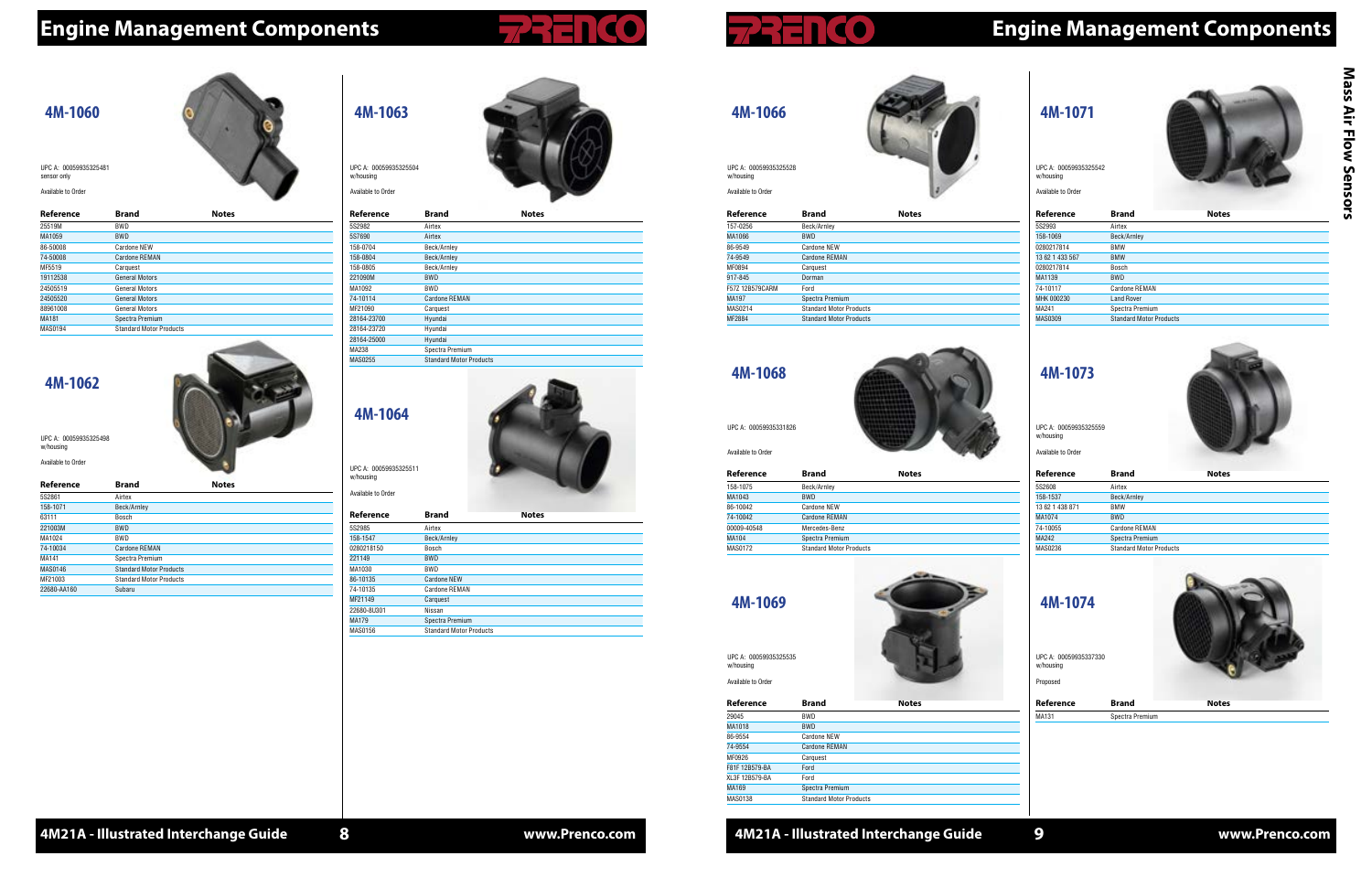# **Engine Management Components Engine Management Components**

#### **4M-1091**



| Reference       | <b>Brand</b>                   | <b>Notes</b> |  |
|-----------------|--------------------------------|--------------|--|
| 158-0944        | Beck/Arnley                    |              |  |
| 13 62 1 736 224 | <b>BMW</b>                     |              |  |
| 0280217110      | Bosch                          |              |  |
| 221120M         | <b>BWD</b>                     |              |  |
| MA1216          | <b>BWD</b>                     |              |  |
| 74-10040        | Cardone REMAN                  |              |  |
| MA110           | Spectra Premium                |              |  |
| MAS0384         | <b>Standard Motor Products</b> |              |  |
| MF21120         | <b>Standard Motor Products</b> |              |  |
|                 |                                |              |  |

UPC A: 00059935325634 w/housing

Available to Order

#### **4M-1094**



| <b>Brand</b>                   | <b>Notes</b> |
|--------------------------------|--------------|
| Airtex                         |              |
| Beck/Arnley                    |              |
| BWD                            |              |
| <b>BWD</b>                     |              |
| Cardone REMAN                  |              |
| Carquest                       |              |
| Spectra Premium                |              |
| <b>Standard Motor Products</b> |              |
| Toyota                         |              |
| Toyota                         |              |
| Toyota                         |              |
|                                |              |

UPC A: 00059935325641 sensor only

Available to Order

| 4M-1086 |  |
|---------|--|

| Reference     | Brand                          | <b>Notes</b> |  |
|---------------|--------------------------------|--------------|--|
| 5S5512        | Airtex                         |              |  |
| 59071         | <b>BWD</b>                     |              |  |
| MA1082        | <b>BWD</b>                     |              |  |
| 74-50047      | <b>Cardone REMAN</b>           |              |  |
| 37980-RAD-L11 | Honda                          |              |  |
| 37980-RC0-M01 | Honda                          |              |  |
| 37980-RNA-A01 | Honda                          |              |  |
| 37980-RV0-A01 | Honda                          |              |  |
| MA190         | Spectra Premium                |              |  |
| MAS0244       | <b>Standard Motor Products</b> |              |  |
| MF21130N      | <b>Standard Motor Products</b> |              |  |
|               |                                |              |  |

UPC A: 00059935325610 sensor only Available to Order



### **4M-1088**

| Reference      | <b>Brand</b>                   | <b>Notes</b> |  |
|----------------|--------------------------------|--------------|--|
| 29046          | <b>BWD</b>                     |              |  |
| MA1017         | <b>BWD</b>                     |              |  |
| 86-9524        | Cardone NEW                    |              |  |
| 74-9524        | Cardone REMAN                  |              |  |
| MF0898         | Carquest                       |              |  |
| F50F 12B579-AA | Ford                           |              |  |
| F8LF 12B579-AA | Ford                           |              |  |
| MA166          | Spectra Premium                |              |  |
| <b>MAS0134</b> | <b>Standard Motor Products</b> |              |  |

UPC A: 00059935325627 w/housing Available to Order





| Reference | <b>Brand</b>                   | <b>Notes</b> |  |
|-----------|--------------------------------|--------------|--|
| 213-1677  | AC Delco                       |              |  |
| 5S6708    | Airtex                         |              |  |
| 221136    | <b>BWD</b>                     |              |  |
| MA1052    | <b>BWD</b>                     |              |  |
| 74-10113  | Cardone REMAN                  |              |  |
| MF21136   | Carquest                       |              |  |
| 10349641  | General Motors                 |              |  |
| 15911983  | <b>General Motors</b>          |              |  |
| MA146     | Spectra Premium                |              |  |
| MAS0183   | <b>Standard Motor Products</b> |              |  |
|           |                                |              |  |

UPC A: 00059935325580 w/housing

Available to Order

### **4M-1083**



| Reference      | <b>Brand</b>                   | <b>Notes</b> |  |
|----------------|--------------------------------|--------------|--|
| 221064M        | <b>BWD</b>                     |              |  |
| MA1006         | <b>BWD</b>                     |              |  |
| 86-50019       | Cardone NEW                    |              |  |
| 3W7A 12B579-AA | Ford                           |              |  |
| MA173          | Spectra Premium                |              |  |
| MAS0119        | <b>Standard Motor Products</b> |              |  |
| MF21064        | <b>Standard Motor Products</b> |              |  |
|                |                                |              |  |

UPC A: 00059935325597 w/housing

Available to Order

**4M-1085**





w/housing Available to Order



#### **4M-1076**

| Reference  | <b>Brand</b>         | <b>Notes</b> |  |
|------------|----------------------|--------------|--|
| 5S2920     | Airtex               |              |  |
| 157-0224   | Beck/Arnley          |              |  |
| 0280212016 | Bosch                |              |  |
| 220044M    | <b>BWD</b>           |              |  |
| 74-10017   | <b>Cardone REMAN</b> |              |  |
| MF20044    | Carquest             |              |  |
| MA116      | Spectra Premium      |              |  |
| 35170208   | <b>Volvo Cars</b>    |              |  |

UPC A: 00059935325566 w/housing

Available to Order

#### **4M-1079**

| Reference      | <b>Brand</b>                   | <b>Notes</b> |  |
|----------------|--------------------------------|--------------|--|
| 5S2667         | Airtex                         |              |  |
| 20901M         | <b>BWD</b>                     |              |  |
| 29037          | BWD                            |              |  |
| MA1012         | <b>BWD</b>                     |              |  |
| 86-9538        | <b>Cardone NEW</b>             |              |  |
| 86-9555        | <b>Cardone NEW</b>             |              |  |
| 74-9538        | Cardone REMAN                  |              |  |
| 74-9555        | <b>Cardone REMAN</b>           |              |  |
| MF0901         | Carquest                       |              |  |
| <b>MF0916</b>  | Carquest                       |              |  |
| F6DF 12B579-DB | Ford                           |              |  |
| F6DF 12B579-EA | Ford                           |              |  |
| F6DZ 12B579-EA | Ford                           |              |  |
| <b>MA195</b>   | Spectra Premium                |              |  |
| MAS0128        | <b>Standard Motor Products</b> |              |  |

UPC A: 00059935325573

w/housing

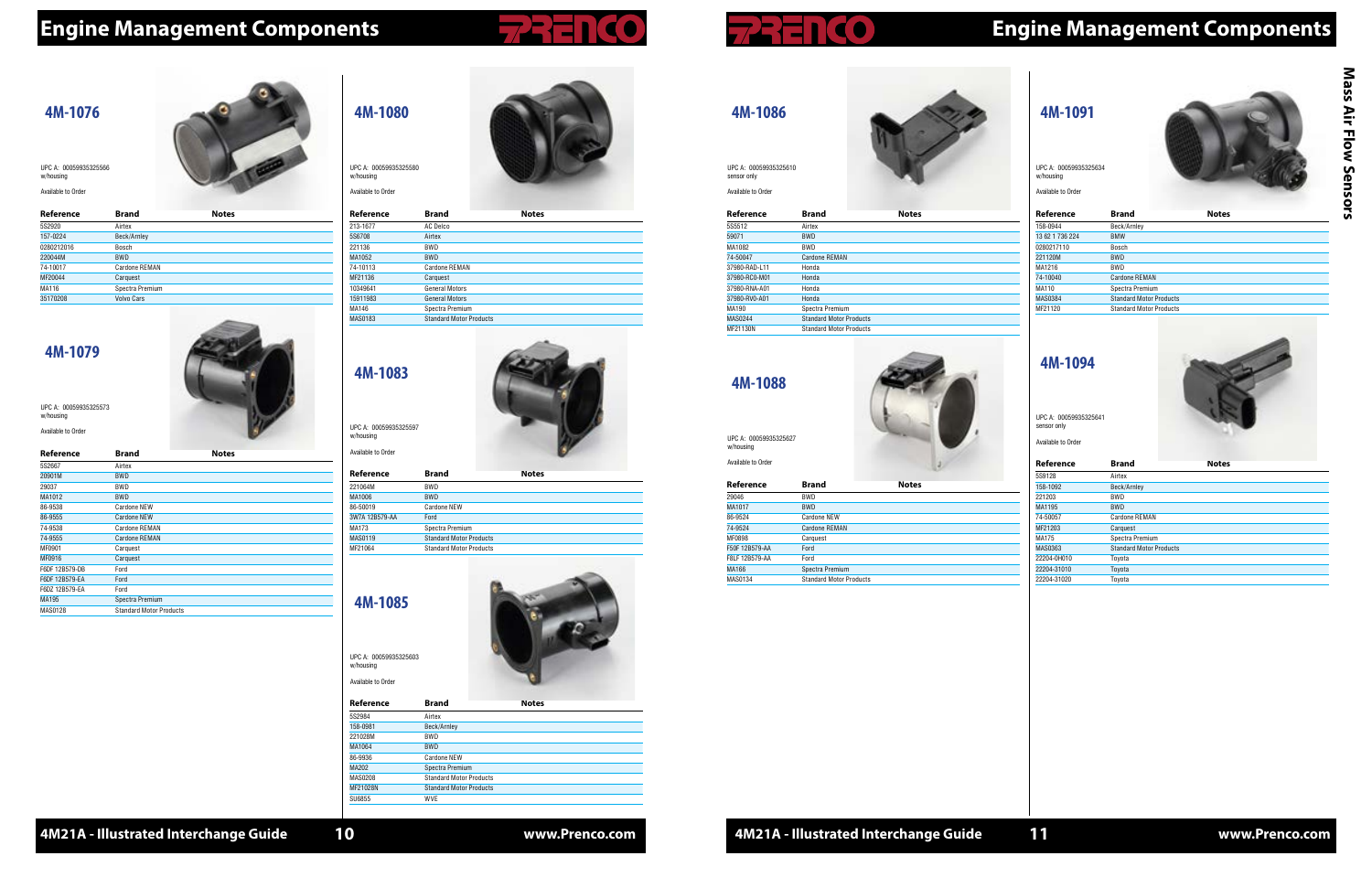$\sim$ 

#### **4M21A - Illustrated Interchange Guide www.Prenco.com**

# **Engine Management Components Engine Management Components**

### **4M-1142**



| Reference    | <b>Brand</b>                   | <b>Notes</b> |  |
|--------------|--------------------------------|--------------|--|
| 5S2645       | Airtex                         |              |  |
| 158-0835     | Beck/Arnley                    |              |  |
| 221032M      | BWD                            |              |  |
| MA1169       | <b>BWD</b>                     |              |  |
| 74-10084     | Cardone REMAN                  |              |  |
| 30020654     | <b>General Motors</b>          |              |  |
| FS1E-13-215R | Mazda                          |              |  |
| MA183        | Spectra Premium                |              |  |
| MAS0337      | <b>Standard Motor Products</b> |              |  |
| MF21032      | <b>Standard Motor Products</b> |              |  |
| 13800-65D00  | Suzuki                         |              |  |
|              |                                |              |  |

UPC A: 00059935325733 w/housing

Available to Order

#### **4M-1144**



| Reference   | <b>Brand</b>                   | <b>Notes</b> |  |
|-------------|--------------------------------|--------------|--|
| 5S2894      | Airtex                         |              |  |
| 257-0249    | Beck/Arnley                    |              |  |
| MA1057      | <b>BWD</b>                     |              |  |
| 74-50022    | Cardone REMAN                  |              |  |
| AFH70M-22   | General Motors                 |              |  |
| MA185       | Spectra Premium                |              |  |
| MAS0191     | <b>Standard Motor Products</b> |              |  |
| 22204-0C010 | Toyota                         |              |  |
|             |                                |              |  |

UPC A: 00059935325740 sensor only

Proposed

| <b>Brand</b>         | <b>Notes</b> |
|----------------------|--------------|
| Beck/Arnley          |              |
| <b>Bosch</b>         |              |
| <b>BWD</b>           |              |
| <b>Cardone REMAN</b> |              |
| Carquest             |              |
| Spectra Premium      |              |
| Volkswagen           |              |
|                      |              |

# **4M-1135** UPC A: 00059935325702 Available to Order

w/housing

UPC A: 00059935331833 sensor module only Available to Orde

| וטופ נט טועפו |  |
|---------------|--|
|               |  |
|               |  |
|               |  |
| . .           |  |

**4M-1137**



| Reference | <b>Brand</b>                   | <b>Notes</b> |  |
|-----------|--------------------------------|--------------|--|
| 5S2994    | Airtex                         |              |  |
| 158-0841  | Beck/Arnley                    |              |  |
| MA1098    | <b>BWD</b>                     |              |  |
| 74-50046  | <b>Cardone REMAN</b>           |              |  |
| MR985187  | Mitsubishi                     |              |  |
| MA189     | Spectra Premium                |              |  |
| MAS0261   | <b>Standard Motor Products</b> |              |  |

UPC A: 00059935325719 sensor only Available to Order

### **4M-1141**

| Reference     | <b>Brand</b>                   | <b>Notes</b> |  |
|---------------|--------------------------------|--------------|--|
| 5S13558       | Airtex                         |              |  |
| MA1145        | <b>BWD</b>                     |              |  |
| MA1192        | <b>BWD</b>                     |              |  |
| 74-50068      | Cardone REMAN                  |              |  |
| 37980 R40-A01 | Honda                          |              |  |
| 37980-R11-A01 | Honda                          |              |  |
| 37980-R11-A02 | Honda                          |              |  |
| 37980-RLF-003 | Honda                          |              |  |
| MA245         | Spectra Premium                |              |  |
| MAS0315       | <b>Standard Motor Products</b> |              |  |
| MAS0360       | <b>Standard Motor Products</b> |              |  |

UPC A: 00059935325665 sensor only Available to Order

> UPC A: 00059935325726 sensor only Proposed



**4M-1105**

| Reference       | <b>Brand</b>                   | <b>Notes</b> |  |
|-----------------|--------------------------------|--------------|--|
| 158-0946        | Beck/Arnley                    |              |  |
| 13 62 1 703 275 | <b>BMW</b>                     |              |  |
| 13 62 1 703 650 | <b>BMW</b>                     |              |  |
| 221016M         | <b>BWD</b>                     |              |  |
| MA1075          | BWD                            |              |  |
| 74-10043        | <b>Cardone REMAN</b>           |              |  |
| MA243           | Spectra Premium                |              |  |
| MAS0237         | <b>Standard Motor Products</b> |              |  |
| MF21016         | <b>Standard Motor Products</b> |              |  |

UPC A: 00059935325689 w/housing Available to Order



| Reference   | <b>Brand</b>                   | <b>Notes</b> |  |
|-------------|--------------------------------|--------------|--|
| MA1044      | <b>BWD</b>                     |              |  |
| 74-50037    | <b>Cardone REMAN</b>           |              |  |
| AFH70-14    | Motorcraft                     |              |  |
| 22680-2J200 | Nissan                         |              |  |
| MA174       | Spectra Premium                |              |  |
| MAS0173     | <b>Standard Motor Products</b> |              |  |
|             |                                |              |  |

| 5S9131      | Airtex                         |
|-------------|--------------------------------|
| 221083M     | <b>BWD</b>                     |
| MA1048      | <b>BWD</b>                     |
| MA1209      | <b>BWD</b>                     |
| 74-50056    | Cardone REMAN                  |
| AFH70M-47   | <b>General Motors</b>          |
| MA192       | Spectra Premium                |
| MAS0177     | <b>Standard Motor Products</b> |
| MAS0377     | <b>Standard Motor Products</b> |
| MF21083     | <b>Standard Motor Products</b> |
| 22204-0F030 | Toyota                         |
|             |                                |







| d | <b>Notes</b> |  |
|---|--------------|--|

### **4M-1095**

| Reference   | <b>Brand</b>                   | <b>Notes</b> |  |
|-------------|--------------------------------|--------------|--|
| 5S2731      | Airtex                         |              |  |
| 157-0247    | Beck/Arnley                    |              |  |
| 24227M      | <b>BWD</b>                     |              |  |
| MA1055      | <b>BWD</b>                     |              |  |
| 74-50023    | Cardone REMAN                  |              |  |
| MF4227      | Carquest                       |              |  |
| MA186       | Spectra Premium                |              |  |
| MAS0189     | <b>Standard Motor Products</b> |              |  |
| 22204-20010 | Toyota                         |              |  |
|             |                                |              |  |

UPC A: 00059935325658 sensor only

Available to Orde

#### **4M-1096**



| Reference      | <b>Brand</b>                   | <b>Notes</b> |
|----------------|--------------------------------|--------------|
| 5S7230         | Airtex                         |              |
| 20893M         | <b>BWD</b>                     |              |
| MA1015         | <b>BWD</b>                     |              |
| 74-50028       | Cardone REMAN                  |              |
| MF0893         | Carquest                       |              |
| 1L3F 12B579-AB | Ford                           |              |
| AFH90-02       | Ford                           |              |
| <b>MA187</b>   | Spectra Premium                |              |
| MAS0132        | <b>Standard Motor Products</b> |              |
|                |                                |              |

#### **4M-1100**

| Reference    | <b>Brand</b>                   | <b>Notes</b> |  |
|--------------|--------------------------------|--------------|--|
| 5S6715       | Airtex                         |              |  |
| 216410M      | <b>BWD</b>                     |              |  |
| 74-50054     | Cardone REMAN                  |              |  |
| 15865791     | <b>General Motors</b>          |              |  |
| AFH70M-43A   | <b>General Motors</b>          |              |  |
| <b>MA191</b> | Spectra Premium                |              |  |
| MAS0141      | <b>Standard Motor Products</b> |              |  |
| MF16410      | <b>Standard Motor Products</b> |              |  |

UPC A: 00059935325672 sensor only Available to Order

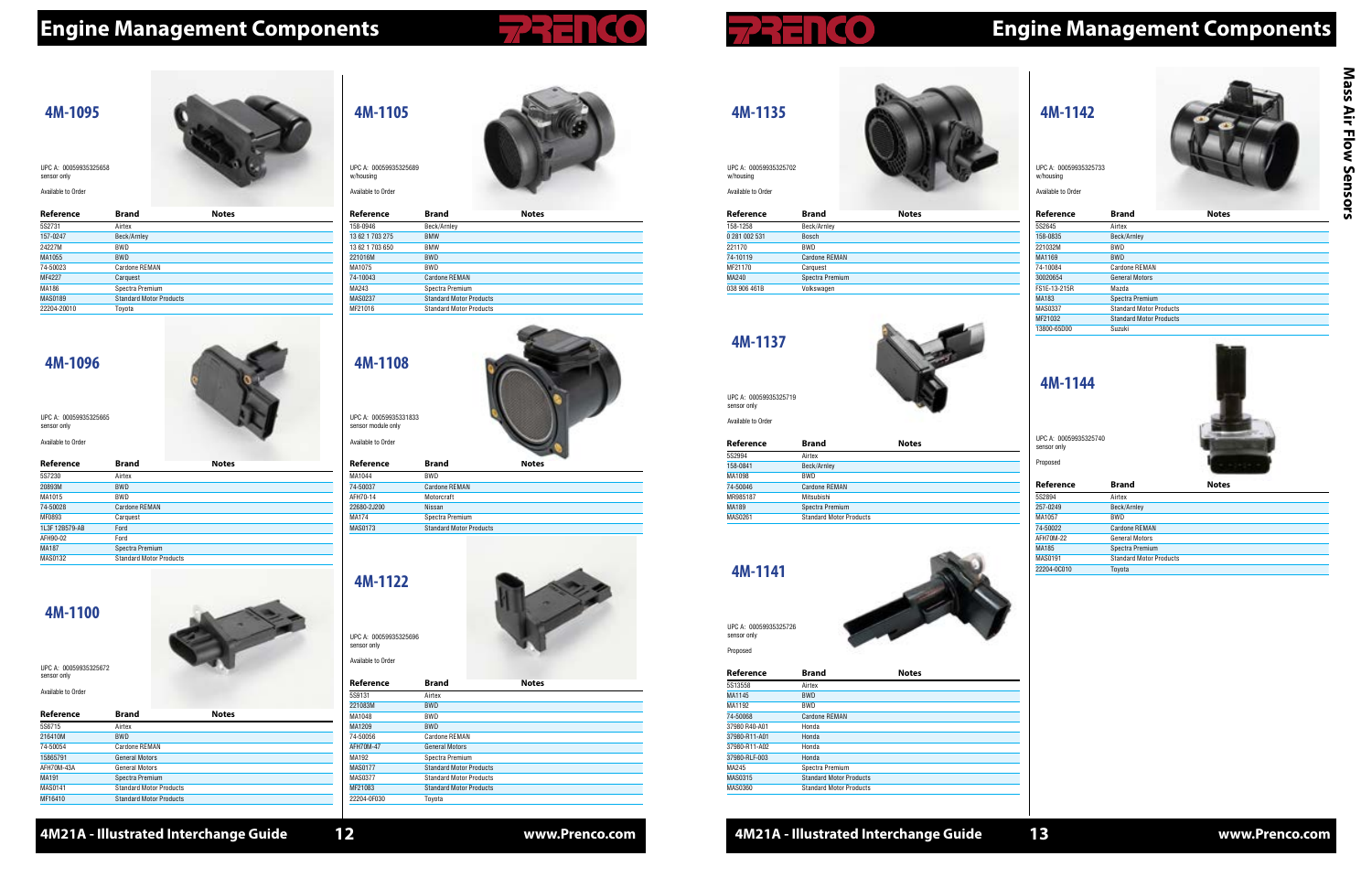**4M21A - Illustrated Interchange Guide 14 www.Prenco.com 15**

# **Engine Management Components Engine Management Components**





| Reference    | Brand                          | <b>Notes</b> |
|--------------|--------------------------------|--------------|
| MA1181       | <b>BWD</b>                     |              |
| MAS0349      | <b>Standard Motor Products</b> |              |
| 06F 906 461A | Volkswagen                     |              |

UPC A: 00059935330461 Pop. Code: C Available to Order

### **4M-1171**



| Reference       | <b>Brand</b>                   | <b>Notes</b> |
|-----------------|--------------------------------|--------------|
| 5S2991          | Airtex                         |              |
| 13 62 7 513 957 | <b>BMW</b>                     |              |
| 13 62 7 566 984 | <b>BMW</b>                     |              |
| MA1126          | <b>BWD</b>                     |              |
| 74-10124        | Cardone REMAN                  |              |
| <b>MAS0289</b>  | <b>Standard Motor Products</b> |              |
| SU6951          | WVE                            |              |

UPC A: 00059935331543

Pop. Code: D Available to Order

### **4M-1172**

| Reference       | <b>Brand</b>                   | <b>Notes</b> |  |
|-----------------|--------------------------------|--------------|--|
| 5S2990          | Airtex                         |              |  |
| 13 62 7 513 956 | <b>BMW</b>                     |              |  |
| 7566983         | <b>BMW</b>                     |              |  |
| MA1096          | <b>BWD</b>                     |              |  |
| 74-10116        | Cardone REMAN                  |              |  |
| MA353           | Spectra Premium                |              |  |
| MAS0259         | <b>Standard Motor Products</b> |              |  |
| SU6950          | <b>WVE</b>                     |              |  |





**4M-1154**

**Reference Brand Notes**

86-9564 Cardone NEW

### 1L2Z 12B579-AAA Ford MA272 Spectra Premium

UPC A: 00059935325818 w/housing Pop. Code: C Electronically Announced

**4M-1155**



30049 Bremi 98AB-12B579-DA Ford

UPC A: 00059935326457 European Vehicles Available to Order

# **4M-1158**

| Reference | <b>Brand</b>                   | <b>Notes</b> |  |
|-----------|--------------------------------|--------------|--|
| 213-1585  | AC Delco                       |              |  |
| 5S6717    | Airtex                         |              |  |
| MA1072    | BWD                            |              |  |
| 12579352  | <b>GMC</b>                     |              |  |
| MA339     | Spectra Premium                |              |  |
| MAS0233   | <b>Standard Motor Products</b> |              |  |
| SU8217    | <b>WVE</b>                     |              |  |

UPC A: 00059935326488 Pop. Code: B Available to Order

| - 4.<br>ι. |  |
|------------|--|

UPC A: 00059935325764 w/housing Available to Order

### **4M-1150**

| Reference   | <b>Brand</b>                   | <b>Notes</b> |
|-------------|--------------------------------|--------------|
| 5S2954      | Airtex                         |              |
| 221145      | <b>BWD</b>                     |              |
| MA1102      | BWD                            |              |
| 74-50040    | <b>Cardone REMAN</b>           |              |
| MF21145     | Carquest                       |              |
| MA234       | Spectra Premium                |              |
| MAS0265     | <b>Standard Motor Products</b> |              |
| 22680-AA310 | Subaru                         |              |
|             |                                |              |

UPC A: 00059935325788 sensor only Pop. Code: B Available to Order

### **4M-1151**



| Reference   | <b>Brand</b>                   | <b>Notes</b> |
|-------------|--------------------------------|--------------|
| 5S2905      | Airtex                         |              |
| 157-0264    | Beck/Arnley                    |              |
| 24230M      | <b>BWD</b>                     |              |
| MA1083      | <b>BWD</b>                     |              |
| 86-50021    | Cardone NEW                    |              |
| 74-50021    | Cardone REMAN                  |              |
| MF4230      | Carquest                       |              |
| AFH70M-20   | <b>General Motors</b>          |              |
| MA182       | Spectra Premium                |              |
| MAS0245     | <b>Standard Motor Products</b> |              |
| 22204-0F010 | Toyota                         |              |

UPC A: 00059935325795 sensor only Available to Order



|            |              | <b>Notes</b> |  |  |
|------------|--------------|--------------|--|--|
|            |              |              |  |  |
|            |              |              |  |  |
|            |              |              |  |  |
| <b>IAN</b> |              |              |  |  |
|            |              |              |  |  |
| iium       |              |              |  |  |
|            | tor Products |              |  |  |
|            |              |              |  |  |
|            |              |              |  |  |
|            |              |              |  |  |

#### **4M-1145**

| Reference     | <b>Brand</b>                   | <b>Notes</b> |  |
|---------------|--------------------------------|--------------|--|
| 0 280 218 089 | <b>Bosch</b>                   |              |  |
| 0 280 218 109 | Bosch                          |              |  |
| MA1225        | <b>BWD</b>                     |              |  |
| 74-10137      | Cardone REMAN                  |              |  |
| MA244         | Spectra Premium                |              |  |
| MAS0393       | <b>Standard Motor Products</b> |              |  |
| 8670113       | <b>Volvo Cars</b>              |              |  |
| 8670114-0     | <b>Volvo Cars</b>              |              |  |
| 9470776       | <b>Volvo Cars</b>              |              |  |

UPC A: 00059935325757 w/housing

Available to Orde

**4M-1147**



| Reference | <b>Brand</b>                   | <b>Notes</b> |
|-----------|--------------------------------|--------------|
| 5S8049    | Airtex                         |              |
| 221138    | <b>BWD</b>                     |              |
| MA1095    | <b>BWD</b>                     |              |
| 74-10152  | Cardone REMAN                  |              |
| 15900024  | General Motors                 |              |
| MA199     | Spectra Premium                |              |
| MAS0258   | <b>Standard Motor Products</b> |              |
| MF21138   | <b>Standard Motor Products</b> |              |

#### **4M-1148**

| Reference      | <b>Brand</b>                   | <b>Notes</b> |  |
|----------------|--------------------------------|--------------|--|
| 5S2726         | Airtex                         |              |  |
| 221141         | <b>BWD</b>                     |              |  |
| MA1063         | <b>BWD</b>                     |              |  |
| 86-10053       | Cardone NEW                    |              |  |
| 74-10053       | Cardone REMAN                  |              |  |
| MF21141        | Carquest                       |              |  |
| 0K32A-12210    | Kia                            |              |  |
| <b>MA204</b>   | Spectra Premium                |              |  |
| <b>MAS0207</b> | <b>Standard Motor Products</b> |              |  |
|                |                                |              |  |

UPC A: 00059935325771 w/housing Available to Order